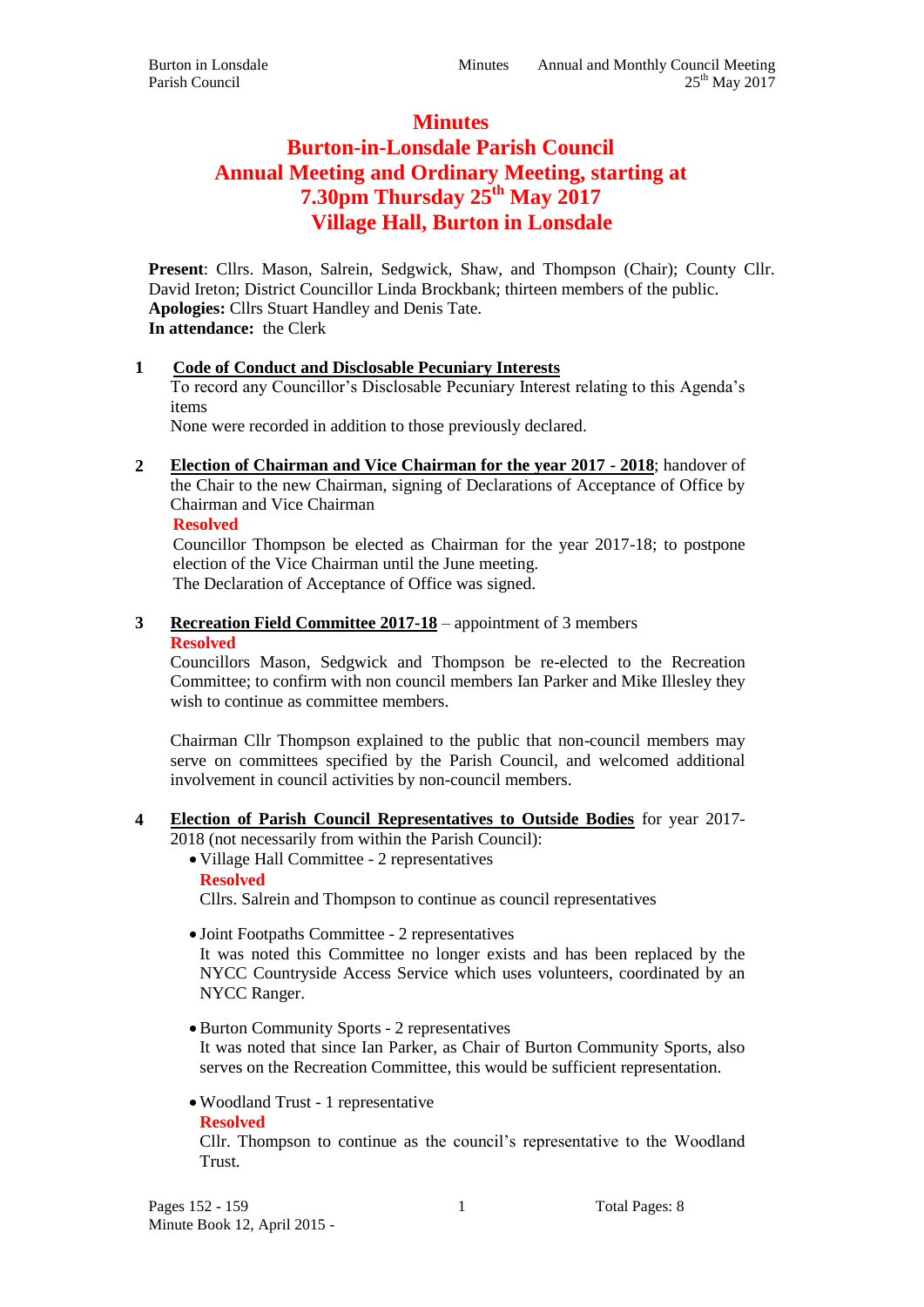Yorkshire Local Councils Association - 2 representatives **Resolved**

The Clerk, to be the council's representative to the YLCA.

 NYCC Emergency Committee - 1 representative **Resolved**

To ask both Cllr Handley and Andy Ive if they are happy to continue to represent the Parish Council on the NYCC Emergency Committee.

 Bentham Common Lands Charity 2017 - 2018 – 1 representative **Resolved**

Cllr Thompson to continue as council representative to BCLC.

 Any other bodies requesting representation from the Parish Council There were none.

### **5 Finance Matters**

a) Annual Accounts year ended  $31<sup>st</sup>$  March 2017: audit and Annual Return procedures

The Chairman explained to the meeting that internal and external audits are undertaken every year; the following items are as a result of the internal audit, and a review conducted by the Finance Committee (see Minutes of 18<sup>th</sup> May 2017, pages 150-151; the Annual Receipts and Payments Accounts and Reconciliation are to be found in Appendix 1.

 Annual Governance Review of internal controls and their effectiveness **Resolved**

The Council confirms the internal controls and their effectiveness have been reviewed and found to be satisfactory on all counts.

• Annual Governance Statement: approval

#### **Resolved**

The council approves the Annual Governance Statement for 2016/17 and authorises the Chairman and Clerk/RFO to sign the Annual Governance Statement for year ended 31<sup>st</sup> March 2017.

Accounting Statements year ended 31<sup>st</sup> March 2017: consideration and approval

#### **Resolved**

The Accounting Statements and explanations were approved.

 Annual Return Signing of Accounting Statements **Resolved**

The Annual return to be signed after the meeting.

Public Rights: inspection Monday  $26<sup>th</sup>$  June to Friday  $4<sup>th</sup>$  August 2017 (30) working days)

#### **Resolved**

The accounts and supporting documents to be available for inspection between Monday  $26<sup>th</sup>$  June and Friday  $4<sup>th</sup>$  August; appointments to be made through the Clerk.

b) Appointment of Internal Auditor for year 2017-18 **Resolved**

To appoint Yorkshire Internal Audit Services as Internal Auditor for the year 2017-18.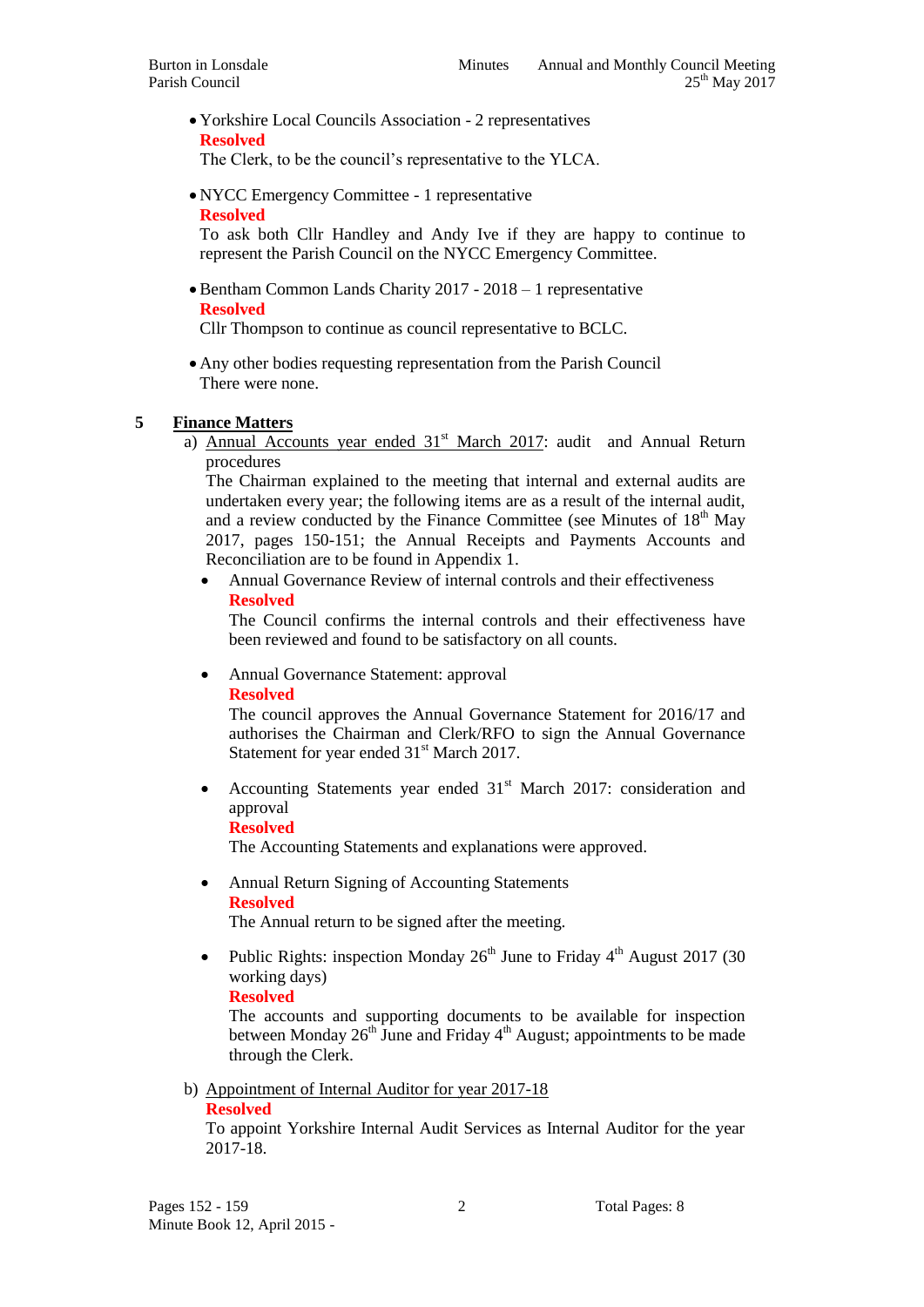c) Annual Risk Assessment for the year to  $31<sup>st</sup>$  March 2017 Review: adoption with/out amendments to previous assessment

The Chairman told the meeting of two minor adjustments to be made:

Financial Risks: the cheque signatories to be any two councillors (previously authorised Finance Committee members)

Physical Risks: to make the risk of broken glass uniform across all risks and adjust to Medium.

These will be circulated to all councillors after this meeting, for final approval at the June meeting.

d) Appointment of internal Finance Committee for year 2017-18 **Resolved**

Councillors Handley, Shaw and Thompson be appointed as the Finance Committee for 2017-18.

e) Annual Insurance policy renewal

#### **Resolved**

To continue annual insurance with Came & Company for a further year 2017- 2018.

f) Bank balances, including receipts since statement date

The Clerk circulated prior to the meeting the financial statement as at  $24<sup>th</sup>$ May, which incorporates recommendations made by the Finance Committee (Minutes  $18<sup>th</sup>$  May 2017, item 2, page 151), see Appendix 2.

g) Payments of budgeted and non budgeted items May 2017 **Resolved**

To make the payments as per Appendix 2.

#### **6 Tau Solar Ltd funding offer**

Discussion re potential projects; and decision re which projects to forward for consideration

The Chairman opened the discussion explaining that the company which had installed the solar Farm at Ravens Close Brow, Tau Solar Ltd, has expressed an interest in supporting a village project or several smaller projects. Tau Solar said: *"Ideally we like to link the fund to renewable or efficiency solutions, but if the village has any other priority please let us know what and the cost..."*. Up to £30,000 may be available. The Chairman then invited proposals from the floor.

The following proposals were presented:

- Burton Pals with Trowels: a Community Orchard with a path from Burton Bridge to the areas next to the Cart Track to the river (and possibly onward to opposite the Recreation Field)
- Village Shop Committee: energy efficient lighting and fridge/freezer(s)
- Acquisition of Castle Hill for the village
- All Saints Parochial Church Council: new heating system for the church
- Village Hall: solar pv panels for power generation
- Parish Council's Recreation Field Committee: solar pv panels for the pavilion; new play equipment to replace the old wooden equipment, trim/exercise trail, a fence around the car park area (for child safety)

Pages 152 - 159 3 Total Pages: 8 Minute Book 12, April 2015 - The Chairman thanked everyone for their suggestions and asked the meeting what should be done next. The timeframe for submissions is unclear, but the Parish Council assumes suggestions should be submitted sooner rather than later. The community should decide the proposals' value to the community, demonstrating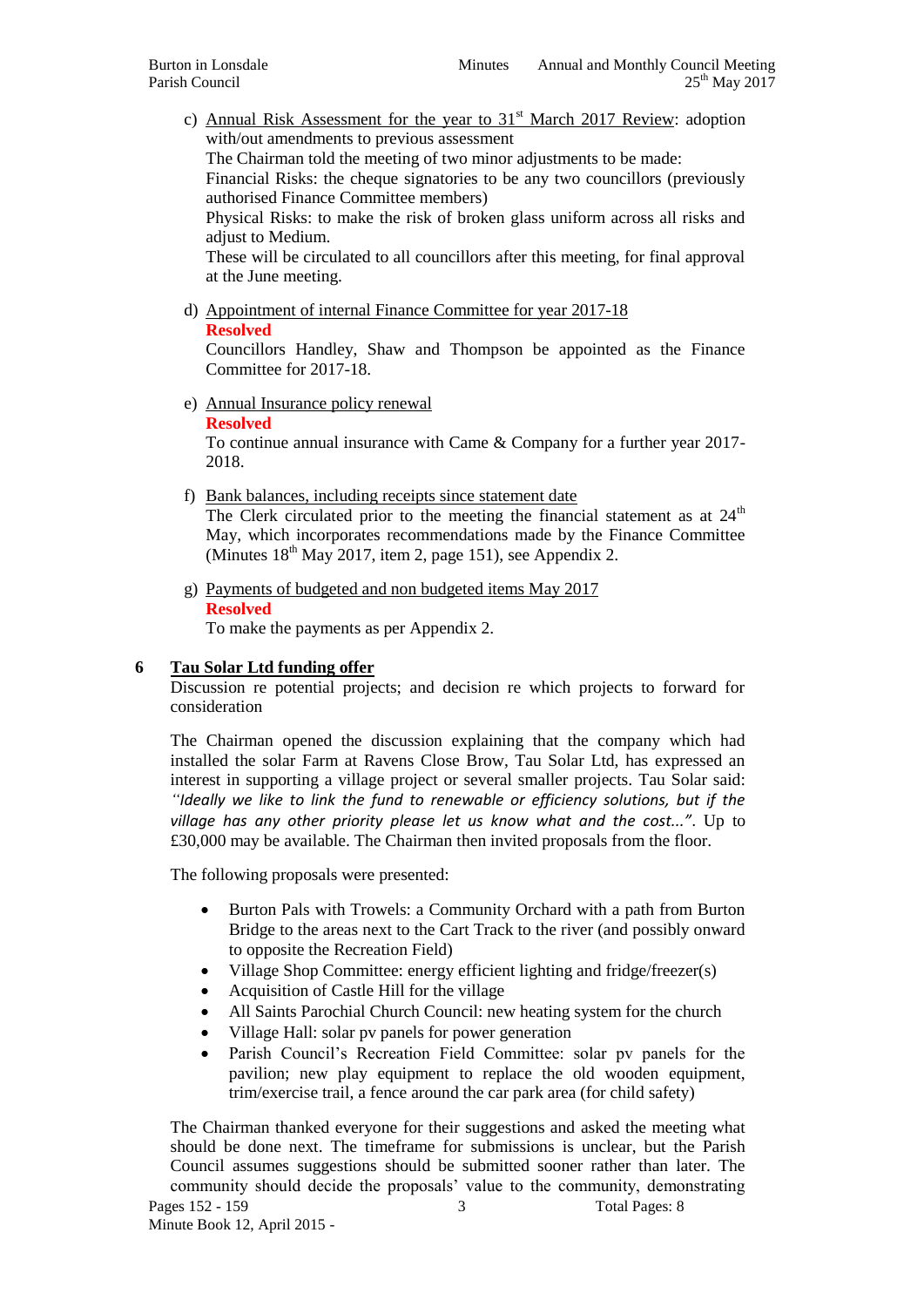commitment to carrying through the ideas to fruition.

David Taylor commented that there may not have been enough publicity in the village to involve more people and suggested the village magazine, the *Burtonian*, due to be published on  $1<sup>st</sup>$  June, could be used to publicise the funding offer. The Chairman explained that the imminent *Burtonian* deadline was understood to be before this meeting; David Taylor advised a space has been held for an item about the subject, but he would need to know by midday  $26<sup>th</sup>$  May.

#### **Resolved**

- The Chairman, Cllr Thompson, to liaise with Tau Solar Ltd (Alexander Miejimolle) to get a better idea of time scales, etc.
- To put an item in the June issue of the *Burtonian*, delivered to every household in the Parish. To be discussed after this meeting.
- To invite submissions to be made at the next Parish Council meeting on Thursday  $22<sup>nd</sup>$  June; the submissions to include a project briefing and costings.

The Chairman thanked everyone for their contributions and looks forward to seeing everyone at the next meeting.

#### **7 North Yorkshire County Council**

Consultation: Highways Permit Scheme: discussion postponed until July meeting. County Councillor David Ireton informed the meeting:

- The annual meeting of North Yorkshire County Council took place last Wednesday; the council's work continues, alongside the general Election activities.
- The NYCC Locality Fund may be a source of funding for the picnic benches proposed by Burton Pals with Trowels, for the Community Orchard; he would support an application if the project goes forward.

#### **8 Craven District Council**

Cllr Linda Brockbank reported:

- The new Ward Members Grant Scheme where community members can make informal approaches for funding (between £100 and £1,000) should be adopted by Craven District Council at its next meeting.
- Bentham Community Library has re-located to Pioneer projects (formerly Looking Well), King Street, High Bentham. It is open now, and will be officially opened in July. It's free to join to borrow books, and there is computer access available.

**Planning Applications** (all for Burton in Lonsdale)

**15/2017/17998**: To convert part of existing garage into home office/study room; erect new timber garden shed, 25 Manor Close, LA6 3NE

**15/2017/18006**: Demolition of existing rear sunroom/conservatory; construction of new lean-to to garden room (rear single storey extension), Greta Cottage, 5 Leeming Lane, LA6 3LD

**15/2017/18035**: T1 ash: remove lower branches over road affecting BT utility wire and small crown lift to balance, Lane Head Cottage, 8 Chapel Lane, LA6 3JY

**15/2017/18123**, **18134** (LB): Removal existing dilapidated single storey

outbuildings; replacement with single storey extension, The Cross, 3 High Street, LA6 3JU

**15/2017/18130**: Front porch, double storey side extension, single storey rear extension and internal alterations, Waterside House, High Street to New Rd,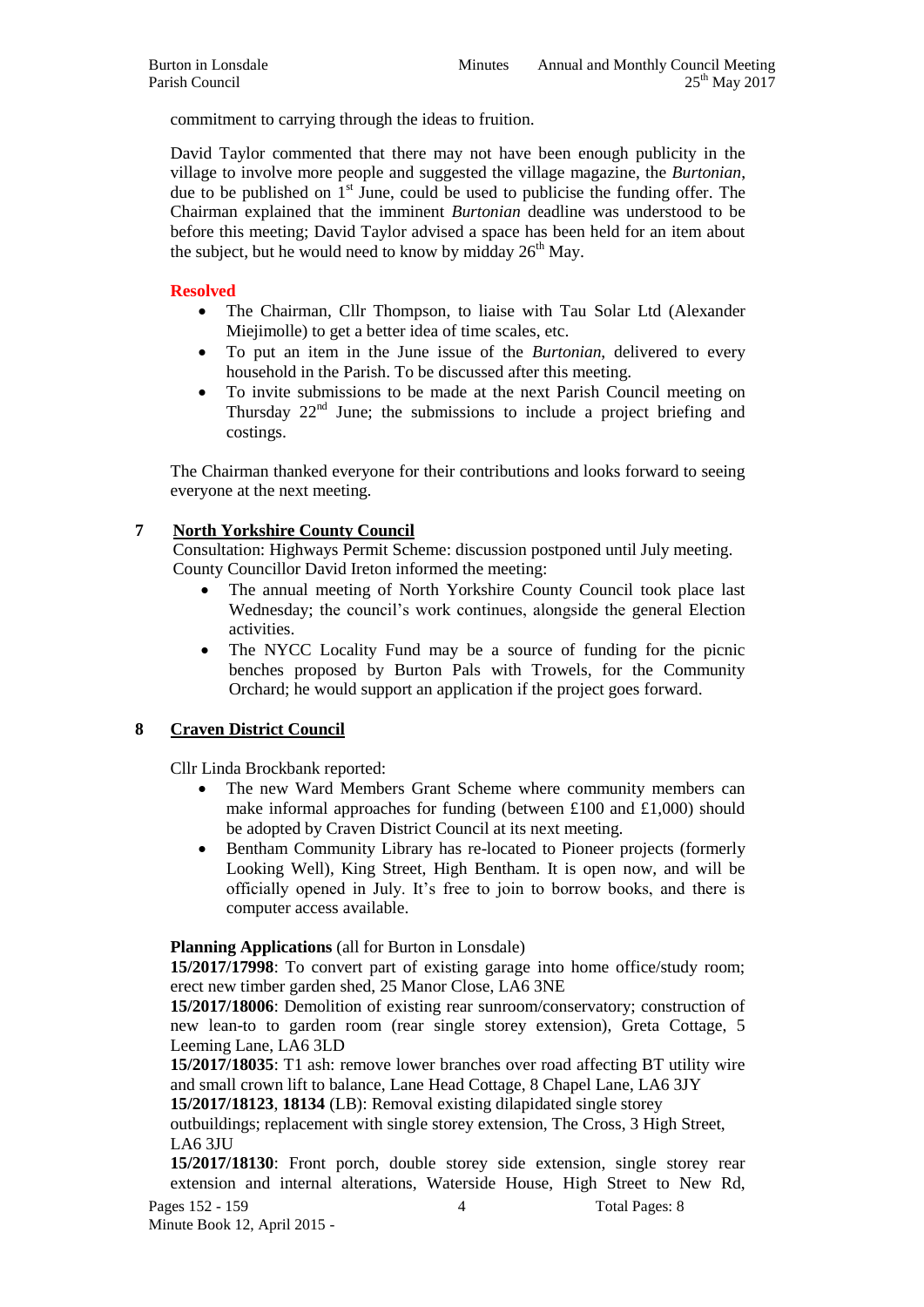Ingleton, Burton in Lonsdale, LA6 3NA Permissions: **15/2017/17979**: fell one hawthorn, Bull Farm, High St, LA6 3JU

The Clerk advised the incorrect application numbers were sent out in the agenda, which are now corrected as above.

#### **Resolved**

There were no comments made about the above applications; Clerk to inform Craven District Council.

#### **Refusals**

**15/2017/17877**: Punch Bowl, Low St: tree work refused; temporary TPO imposed. Councillors noted the application refusal and imposition of a temporary Tree Preservation Order. Councillors were concerned that a common willow tree should attract a TPO, already protected by the Conservation Area regulations. Also, there was concern that the council had not been formally informed of the temporary TPO, consultation for which it understands expires 28 days after  $12<sup>th</sup>$  April (date of TPO). The meeting concurred.

**Resolved**

Clerk to write to Craven District Council to register concerns.

# **9 Bentham Library: relocation and further information**

See Cllr Brockbank's report above.

#### **10 Items to be included by Clerk in press release**

To send a short item about the Tau Solar Ltd's offer to the local press, inviting residents to the next meeting.

#### **11 Date, time and venue next monthly Parish Council meeting** 7.30pm, Thursday 22<sup>nd</sup> June 2017, in the Village Hall.

The Chairman thanked everyone for attending the meeting, and looks forward to seeing everyone at the June meeting.

The meeting closed at 9.01pm.

**Signed......................................................................... Dated..................................**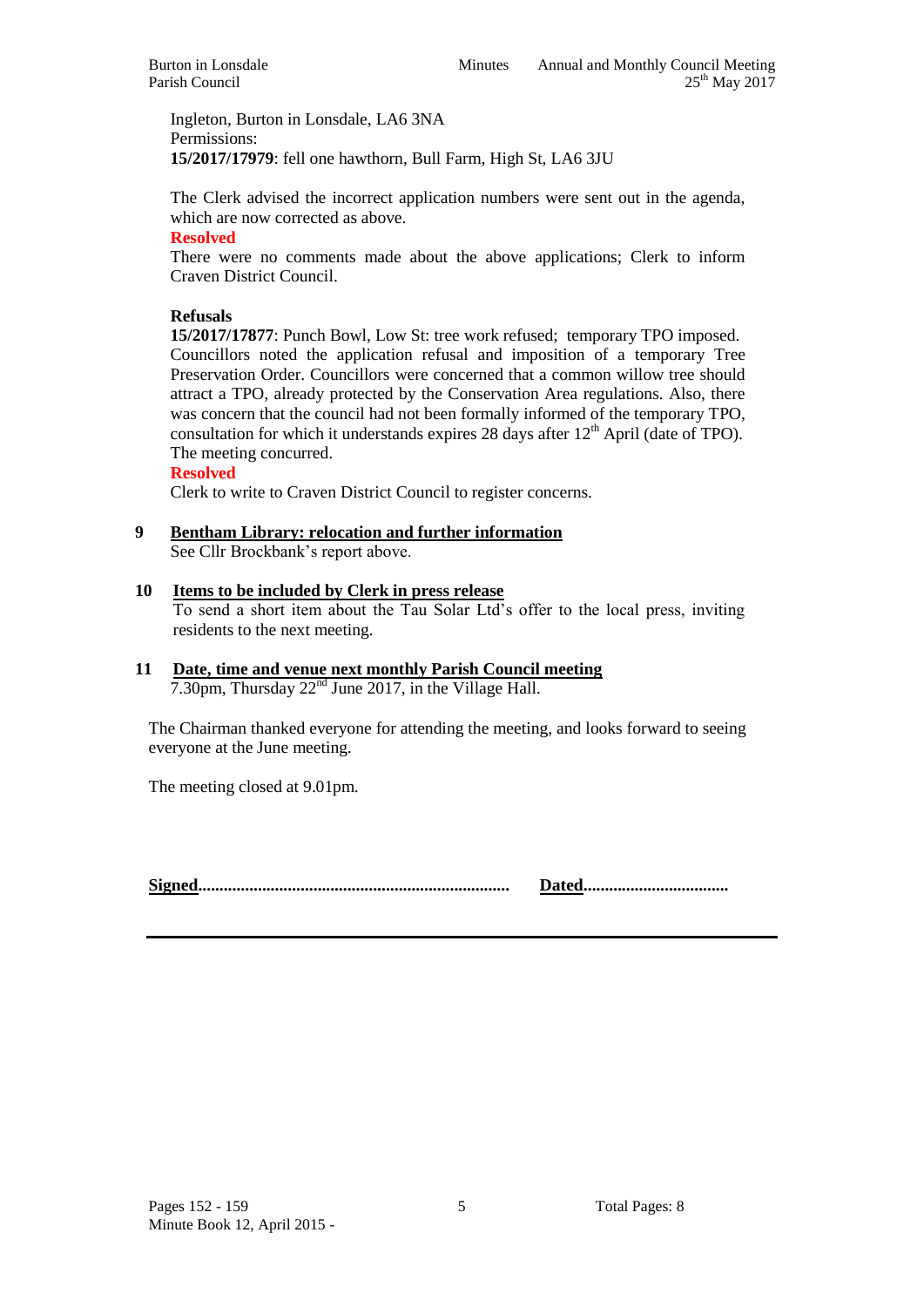|                 | Receipts and Payments for the Year Ended 31st March 2017 | <b>Appendix 1</b>     |
|-----------------|----------------------------------------------------------|-----------------------|
| year end        |                                                          | year end              |
| 31.03.16        |                                                          | 31.03.17              |
|                 | <b>Receipts</b>                                          |                       |
| 13,500.00       | Precept                                                  | 14,488.00             |
| 0.00            | CDC grant                                                | 262.00                |
| 12.80           | <b>Bank Interest</b>                                     | 8.85                  |
| 300.00          | Sundry Income                                            | 300.00                |
| 130,863.83      | <b>Grants/Donations</b>                                  | 4,561.29              |
| 100.00          | <b>Hire Fees</b>                                         | 1,431.00              |
| 791.92          | Miscellaneous                                            | 0.00                  |
| 3,862.32        | <b>VAT Received</b>                                      | 1,087.72              |
| 149,430.87      | <b>Total Income</b>                                      | 22,138.86             |
|                 |                                                          |                       |
|                 | <b>Payments</b>                                          |                       |
| 3,548.59        | Administration                                           | 3,358.01              |
| 100.00          | Section 137 Payments                                     | 0.00                  |
| 634.68          | Utilities excl Rec Field                                 | 794.02                |
| 4,043.96        | <b>Street Lights Maintenance</b>                         | 2,393.73              |
| 1,318.00        | Maintenance                                              | 2,572.13              |
| 2,136.10        | <b>Rec Field committee</b>                               | 6,011.09              |
| 114,779.14      | Sports Pavilion project                                  | 1,818.64              |
|                 | Sports Pavilion: maintenance                             | 532.18                |
| 272.00          | Subscriptions                                            | 276.00                |
| 606.91          | Insurances                                               | 892.01                |
| 437.00          | Room Hire                                                | 101.50                |
| 470.00          | <b>Audit Fees</b>                                        | 675.00                |
| 0.00            | Donations                                                | 0.00                  |
| 20.00           | <b>Sundries</b>                                          | 61.92                 |
| 0.00            | Elections                                                | 0.00                  |
| 0.00            | Miscellaneous                                            | 0.00                  |
| 100.00          | Petty Cash                                               | 50.00                 |
| 1,559.99        | <b>VAT Paid</b>                                          | 2,174.94              |
| 130,026.37      | <b>Total Expenditure</b>                                 | 21,711.17             |
|                 | <b>Cumulative Fund Balance</b>                           |                       |
| 1,893.89        | Balance brought forward                                  | 21,298.40             |
| 0.01            | Adjustment re ye 2015                                    |                       |
| 149,430.87      | Add total receipts                                       | 22,138.86             |
| 151,324.77      |                                                          | 43,437.26             |
| 130,026.37      | Less total payments                                      | 21,711.17             |
| 21,298.40       | <b>Balance carried forward</b>                           | 21,726.09             |
| Pages 152 - 159 | 6                                                        | <b>Total Pages: 8</b> |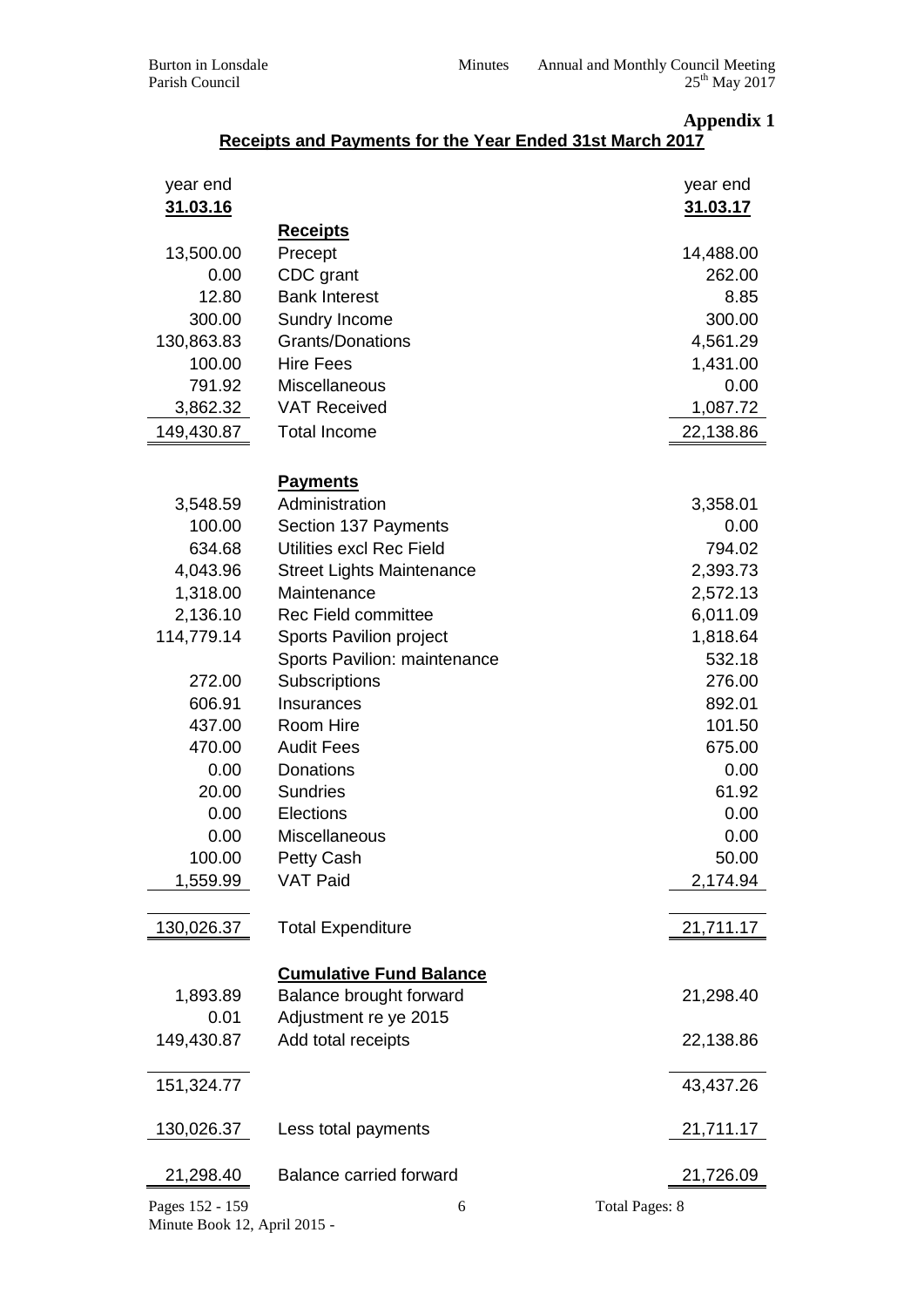| <b>Burton</b> in Lonsdale<br>Parish Council                               | Minutes     |                      | Annual and Monthly Council Meeting<br>25 <sup>th</sup> May 2017 |
|---------------------------------------------------------------------------|-------------|----------------------|-----------------------------------------------------------------|
| Bank Accounts Reconciliation for period 1st April 2016 to 31st March 2017 |             |                      |                                                                 |
| <b>Balance brought forward:</b>                                           |             |                      |                                                                 |
| <b>Current Account</b><br><b>Business Reserve</b>                         | 1.4.16      | 300.00               |                                                                 |
| A/c                                                                       | 1.4.16      | 22,977.74            |                                                                 |
| O/S cheques                                                               | 1.4.16      | $-1,979.34$          |                                                                 |
| Add:<br>Receipts                                                          |             | 22,138.86            | 21,298.40                                                       |
|                                                                           |             |                      | 22,138.86                                                       |
|                                                                           |             |                      | 43,437.26                                                       |
|                                                                           |             |                      | 43,437.26                                                       |
| Payments                                                                  |             |                      |                                                                 |
| April-June                                                                |             | 6,155.97             |                                                                 |
| July - Sept<br>Oct - Dec                                                  |             | 4,011.18<br>6,051.22 |                                                                 |
| Jan - Mar                                                                 |             | 5,492.80             |                                                                 |
|                                                                           |             |                      | 21,711.17                                                       |
|                                                                           | balance c/f |                      | 21,726.09                                                       |
| Bank Reconciliation at 31.03.17                                           |             |                      |                                                                 |
| <b>Current Account</b>                                                    | 300.00      |                      |                                                                 |
| Business Reserve A/c @ 31.03.17                                           | 24,173.21   |                      |                                                                 |
|                                                                           | 24,473.21   |                      |                                                                 |
| O/S cheques at 31.03.17 inc<br>March p'mts (nos. 2079-2094 incl)          | $-2,747.12$ |                      |                                                                 |
|                                                                           | 21,726.09   |                      |                                                                 |